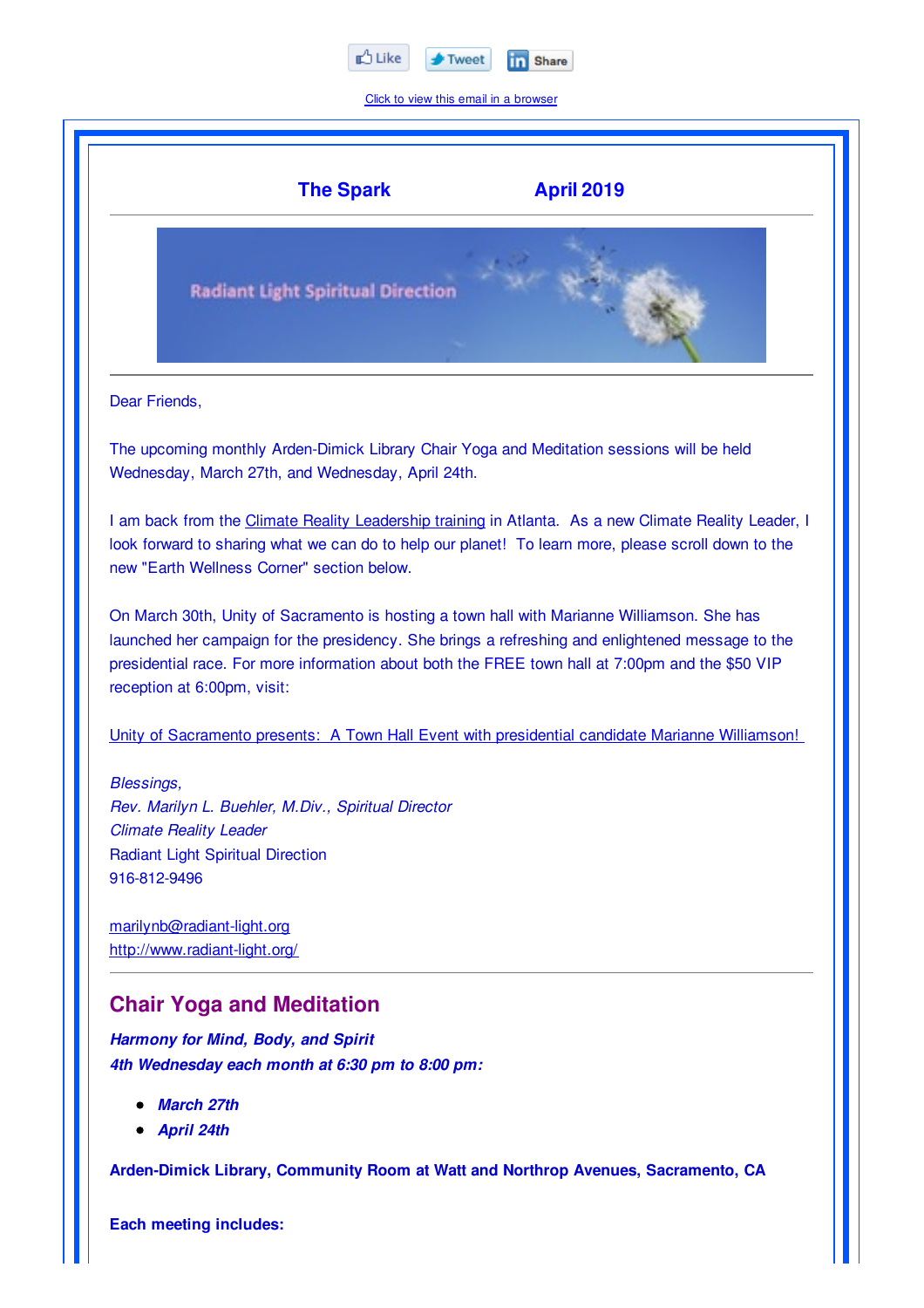- **Simple Chair Yoga for beginners** *(If can sit, you can do this!)*
- **Easy meditation for relaxation**
- **Short talk on a health and wellness topic**

**March wellness topic: You are enough!** (and an introduction to Earth Wellness) **April wellness topic: Earth Wellness:** Climate Change and Health

*(If you arrive after 7:00 pm, the library will be closed. Enter through the Community Room door--on the Northrop side of the library.*)

## **Chair Yoga and Meditation at the Bread of Life Center**

*Tuesday, March 26th, 2019 at 2-3 pm*

**Bread of Life, 1260 Fulton Ave. Suite A, Sacramento, CA** *\$10 for each session - Pre-register with the Bread of Life at (916) 648-1803 or on-line.*

This will be a one-hour class with about 35 minutes of chair yoga and a 10 minute meditation.

**Each meeting includes:**

- **Simple Chair Yoga for beginners**
- **Easy meditation for relaxation**

## **Earth Wellness Corner**

#### **Earth Wellness - Your health depends on it!**

Along with over 1800 other trainees, I recently completed a 3-day Climate Reality Leadership training. Former Vice President Al Gore founded the Climate Reality Leadership Corps, which has sponsored 40 leadership trainings throughout the world. I attended the training in Atlanta. Each day, Al Gore spoke, along with other informative and inspirational speakers.

My wellness talks at the library will now include earth wellness topics. With the Climate Crisis coming to the forefront, it has become apparent that our health and wellness--if not our lives--depend upon the health and wellness of the earth.

I will approach the climate crisis from a faith perspective. "*Honor your father and your mother so that you may live long in the land that Yahweh your God is giving you*." – Exodus 20:12. We can think of Mother Earth as our mother, and to treat her with due respect. As I share more about earth wellness, I hope to inspire you with the simple ways to take action. Helping the environment helps all of us.

One evening of the Climate Reality training included an interfaith service with diverse faith leaders. Watch the video of the service:

Faith Leaders speak at the Ebenezer Baptist Church: Moral Call to Action on the Climate Crisis

Additional resources for you: Al Gore - Climate Change explained in 5 minutes.